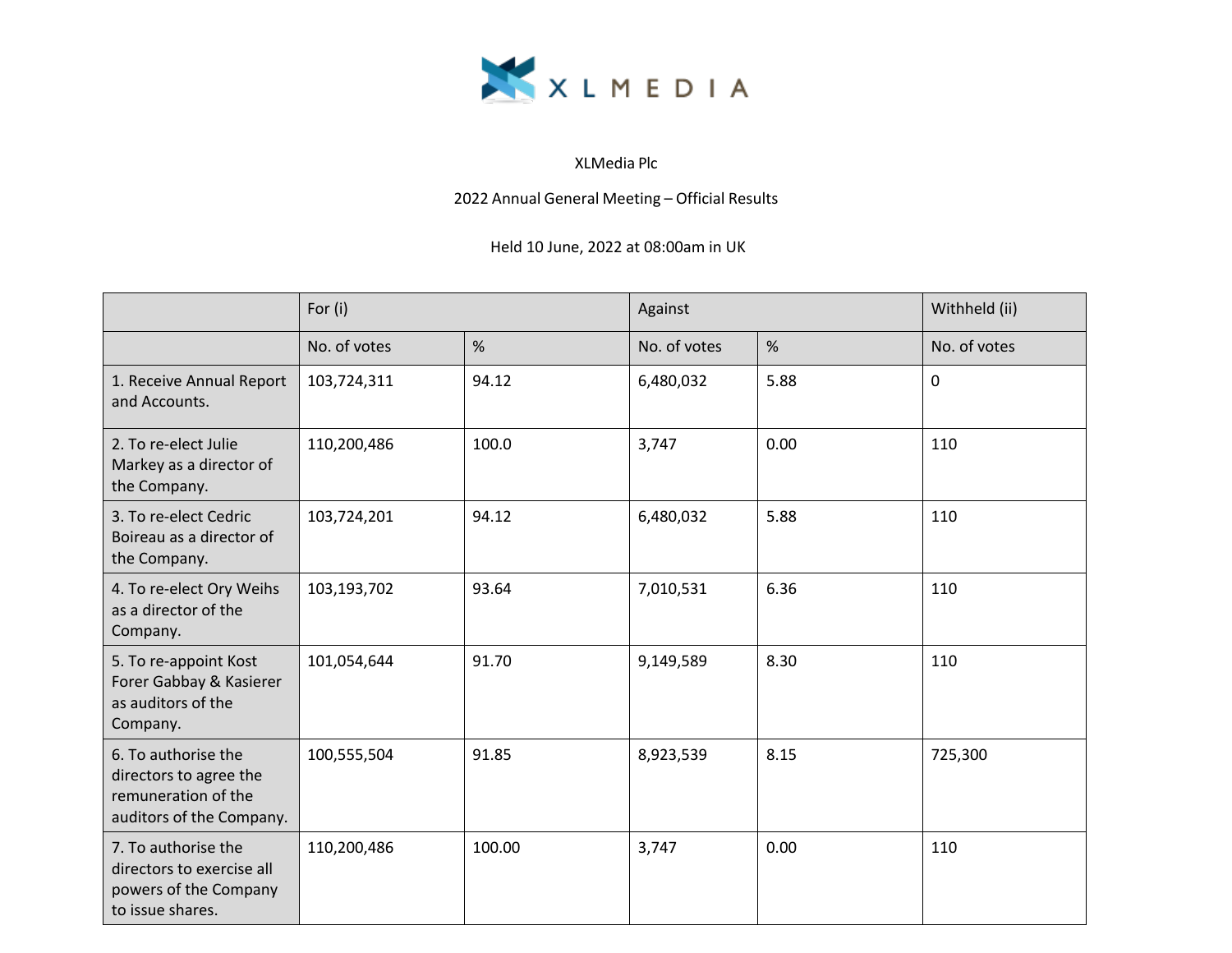|                                                                              | For $(i)$    |       | Against      |      | Withheld (ii) |
|------------------------------------------------------------------------------|--------------|-------|--------------|------|---------------|
|                                                                              | No. of votes | %     | No. of votes | %    | No. of votes  |
| 8. To authorise the<br>directors to disapply pre-<br>emption rights. (iii)   | 109,926,846  | 99.75 | 277,387      | 0.25 | 110           |
| 9. To authorise the<br>Company to purchase its<br>own Ordinary Shares. (iii) | 109,936,948  | 99.76 | 267,285      | 0.24 | 110           |